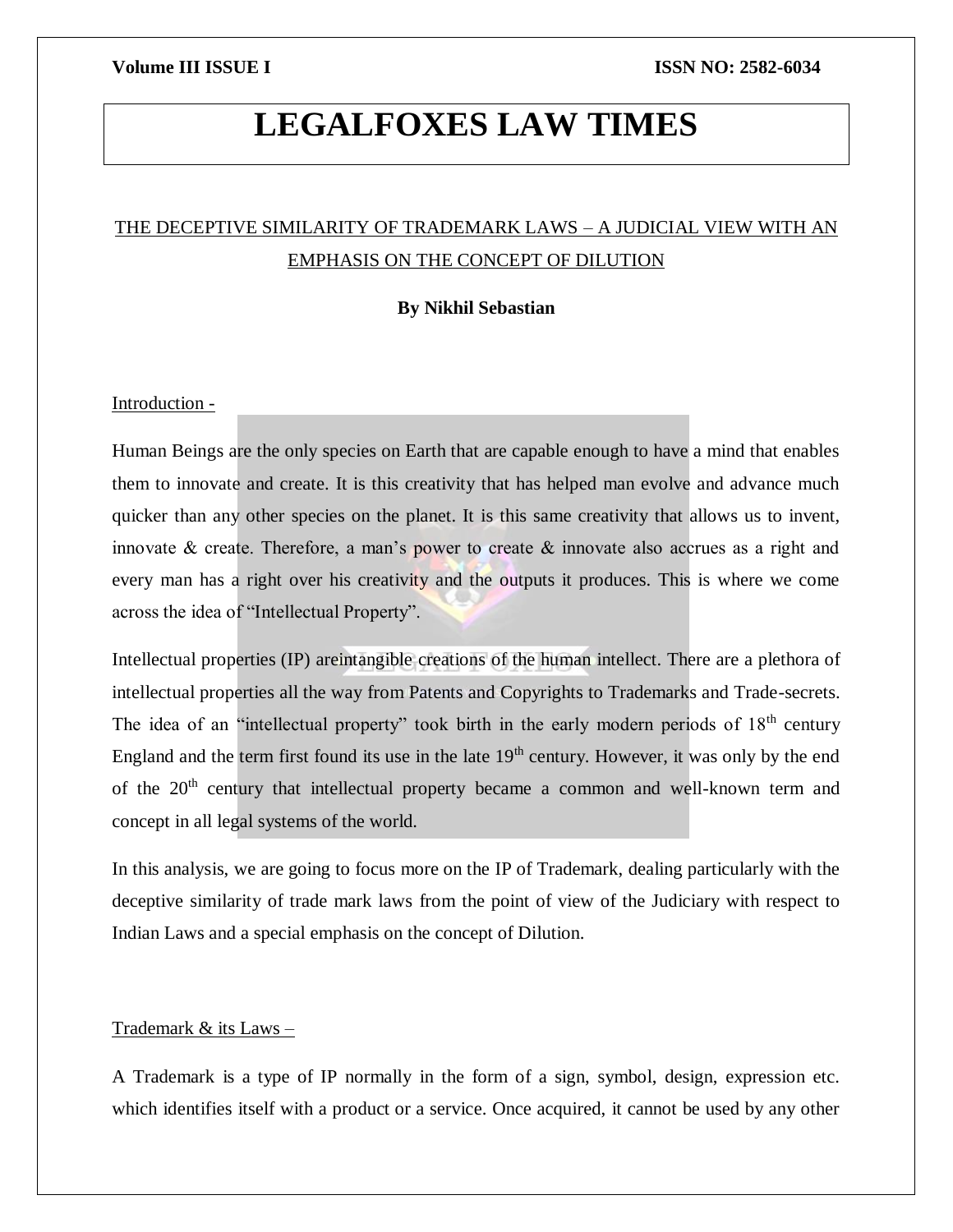and belongs exclusively to the firm or organization owning it and this is ensured through various laws and acts. Trademark is a legally recognised and enforceable IP.

Trademark has been defined under section 2(zb) of the Trademarks Act, 1999 as a mark that can graphically represent a good or a service in such a way that it can distinguish it from one good or service to another. It can be of various forms including shape, colour, packaging and even combinations of the same.

The Trademark Act of 1999 along with the Controller General of Patents, Designs and Trademarks are the statutory and executive authorities that govern all trademark related activities in India. They provide for a mechanism that enforces all trademark rules and upholds the rights of all trademark owners and at the same time provide for, a grievance mechanism in matters of violation or infringement of trademark rules and rights.

### Deceptive Similarity of Trademark Laws –

A deceptively similar trademark normally refers to an attempt by a firm or an organization wherein which, they create a trademark that seems strikingly close or similar to an existing Trademark of a well-established brand or product with the aim of, as the name suggests, to deceive or confuse the ordinary customer or consumer. It is a fraudulent act aimed to trick the average consumer into purchasing or consuming a service or product they normally consume by tricking them into believing that what they have purchased or consumed is the product they intended to buy when in reality, they were conned by using a deceptively similar lookalike. It is more of a psychological trick at play where the consumer has been fooled into buying or consuming something that looked similar when identified but was not. It is known that an average consumer identifies a brand or product they like and associate to with the trademark or logo of the brand, it is what is first registered into the mind of the consumer. So, when a trademark is made deceptively to look like another in order to confuse the consumer or customer, it becomes a violation of the legal rights ofthe true owner of the trademark, thereby becoming a legal wrong.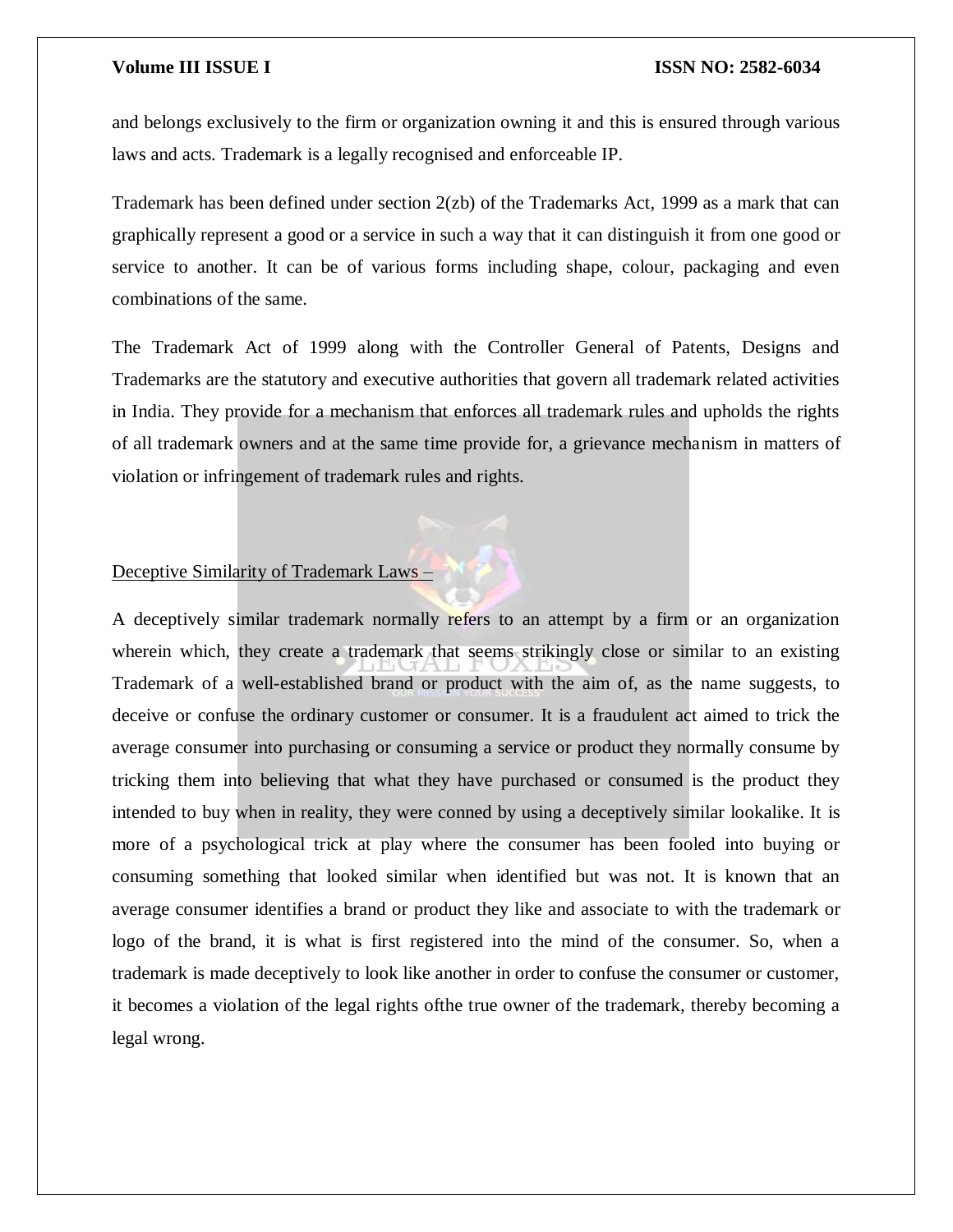"Deceptively similar" is referred to as those trademarks which are similar or a look alike to an existing trade mark to deceive or to cause confusion to the consumers.

Section 2(h)of the Trademarks act of 1999states that a mark can be seen as deceptively similar to another if it even as so nearly resembles another mark in a way that could possibly cause confusion or deceive the ordinary consumer or customer

Deceptively similar trademarks are ground for trademark infringement under Indian Trademark laws and ground for legal prosecution as per the sections of the Trademarks act of 1999.

A popular case with reference to this is the Starbucks case as it is popularly known.

### Starbucks Corporations vs. Sardarbuksh coffee & Co. & Ors,<sup>1</sup>

In the instant case, Starbucks Cooperation filed a suit under section 2(h) of the Trademarks act, 1999 in the Delhi High Court against Sardardaksh coffee & Co, for infringing in the trademark rights by designing a logo that is similar to their infamous logo (Green & White) and naming their brand in such a way that it sounds very similar to Starbucks and the fact that both operate in the same line of business. The Delhi HC in the instant case held the judgement in favour of Plaintiff (Starbucks) and asked the Respondent to change their logo to a different colour (Yellow & Black) and design and to rename their café outlets to "Sardarji-Baksh coffee & co."

This judgement further upheld trademark rights in Indian judiciary and legal system. Trademark regimes around the world all hold deceptive similarity as a violation of trademark rights and the same is followed in the Indian legal system as well and is seen as a ground for rejection of trademark application.

### The Judiciary & its View -

 $\overline{\phantom{a}}$ 

The Indian Judicial and legal systems have acknowledged the importance of trademark and its protection. The Trademark act of 1999 was enacted for the same.

<sup>&</sup>lt;sup>1</sup> CS(COMM)  $1007/2018$  – Delhi High Court – 1-August-2018.<sup>1</sup>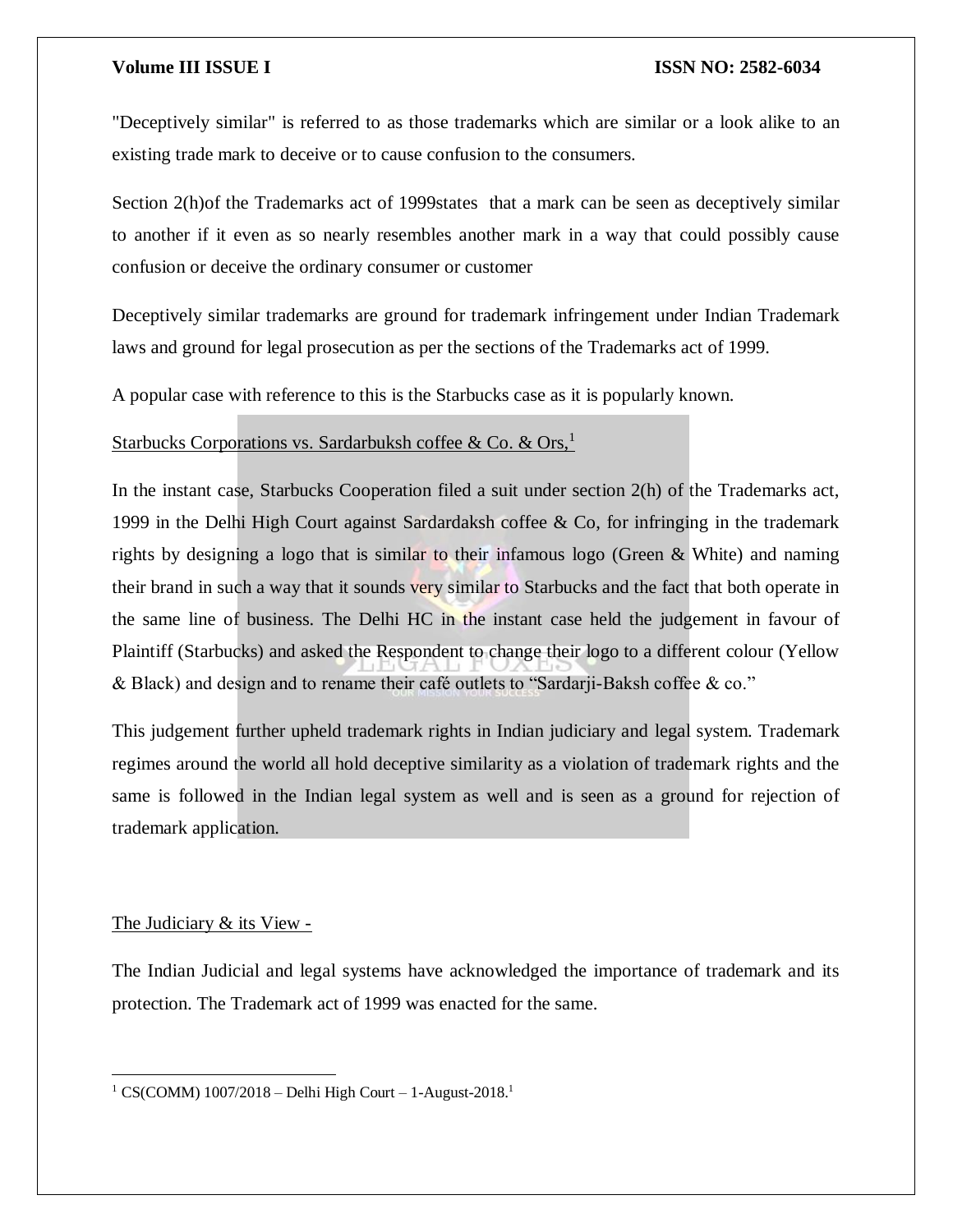The Courts in normal circumstances look for 2 factors when dealing with a Trademark infringement  $- (1)$  Substantially identical  $(2)$  Deceptively similar.

- Substantially identical is a situation where the 2 trademarks in question are analysed side by side to understand their similarities and differences and the total impression of resemblance after comparison is taken into consideration.
- Deceptively similar is where there is no side by side comparison but rather what is taken into consideration is the essential features of each trademark to see if there is a resemblance that may cause confusion and deception.

A Test was devised to correctly identify substantial identity and deceptive similarity in the landmark case - Windeyer J in Shell Co. (Australia) Ltd v Esso Standard Oil (Australia) Ltd<sup>2</sup>.

The Courts have also set up a few basic underlying principles to check on whether a claim of trademark infringement is based on deceptive similarity. They are as follows –

- Visual or Phonetic similarity
- Test of likelihood and possible confusion
- Test of Entirety
- Intention of malice to deceive

To better understand the view of the Indian Judiciary on deceptive similarity of trademarks, it is necessary to analyse some of the following judgements –

• M/S. Lakme Ltd. vs M/S. Subhash Trading and Others-23 August, 1996 (Delhi High Court). $3$ 

In the instant case, Lakme ltd. filed a suit for temporary injunction against the respondent on the grounds of trademark infringement claiming that the respondent has brought to market a new

<sup>2</sup> (1963) 109 CLR 407 at 414-415

<sup>3</sup> 1996 PTR 202 (Del)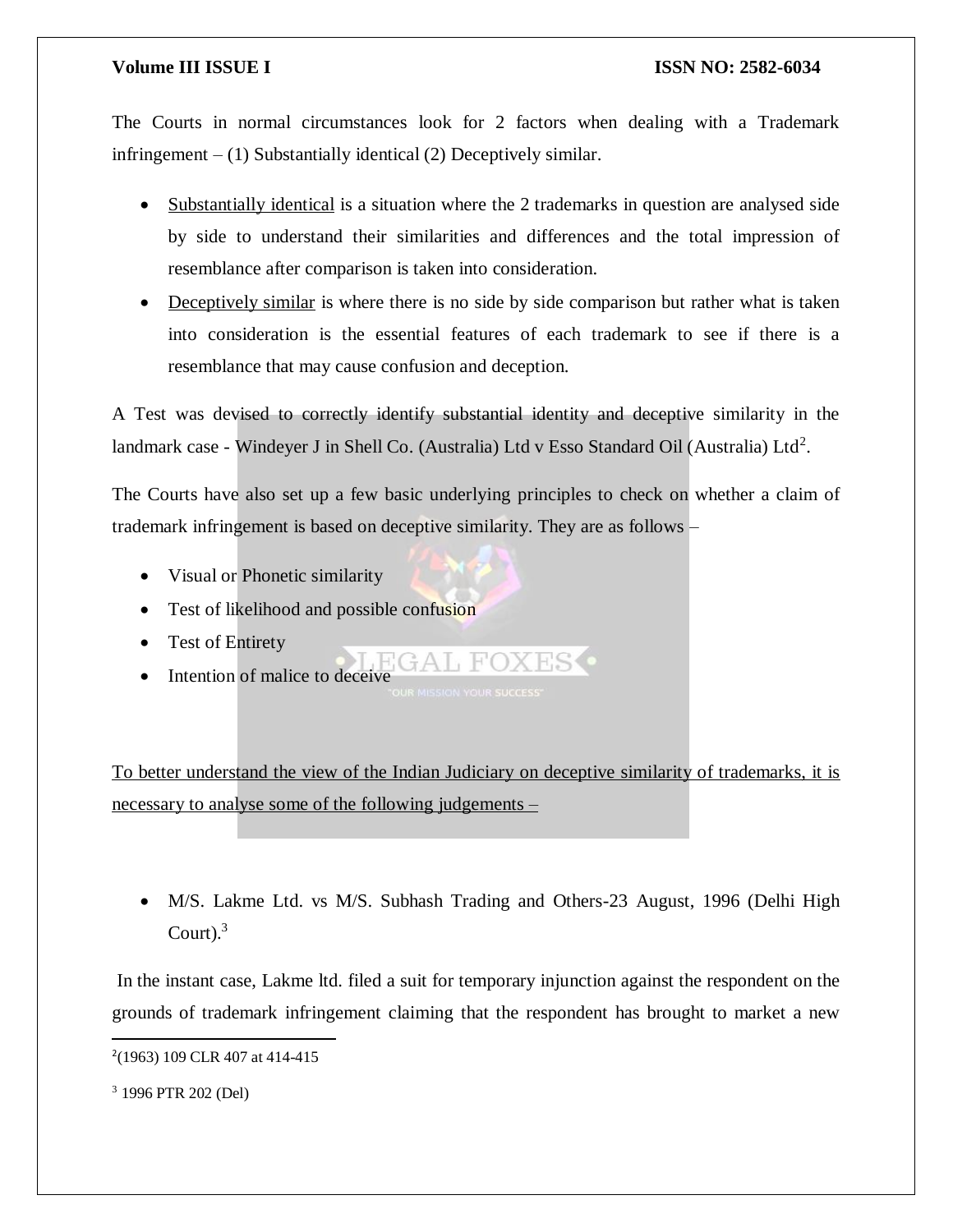product (Nail Enamel) by the name of "Likeme" & "Laksme" which sounds deceptively similar to Lakme and as such is a trademark violation. The plaintiff stated that Lakme is a brand name registered under the Trade & Merchandise marks act, 1958 as a trademark for various goods manufactured and sold the Plaintiff. The plaintiffs cited a slew of sections of the Trade and merchandise marks act, 1958.

The High Court however held that the 2 names were not similar and had different spellings as well and as such, there is no infringement to trademark laws in the instant case.

### • M/S S.M. Dyechem Ltd vs M/S Cadbury (India) Ltd, 9 May, 2000. (Supreme Court)<sup>4</sup>

The plaintiff in the instant case carried out a snack chips business sold under the name of "Piknik". The suit was a suit of injunction was sought by the appellant to restrict the respondent from using the word "Picnic" as it sounds similar in tone and thereby can be a case of deceptively similar infringement of trademark rights. The plaintiff registered the said name of "Piknik" in 1989 and dealt mainly with the sale of fried corn-flour and potato chips. The respondent on the other hand was an international chocolate manufacturer who sought to manufacture chocolates under the trade name of "Picnic".

In the judgement, the Supreme Court held that the 2 names do not appear deceptively similar in nature and not identical in appearance and in composition of words. The appeal was dismissed.

 M/S Allied Blenders and Distillers pvt. ltd. vs. Govind Yadav &Anr, 31 January, 2019 (Delhi High Court).<sup>5</sup>

The Plaintiff was into the manufacturing  $\&$  sale of alcoholic beverages under the trademarked name of "Officer's Choice." The Defendant in the instant case started his own manufacturing of alcohol under the name of "Fauji." The Plaintiff claimed this to be an infringement and violation of trademark laws and claimed this to be a case of deceptively similar trademarks. As per the

<sup>4</sup>AIR 2000 SC 2114

<sup>5</sup>CS(COMM) 819/2018 & IA 5616/2018, 14586/2018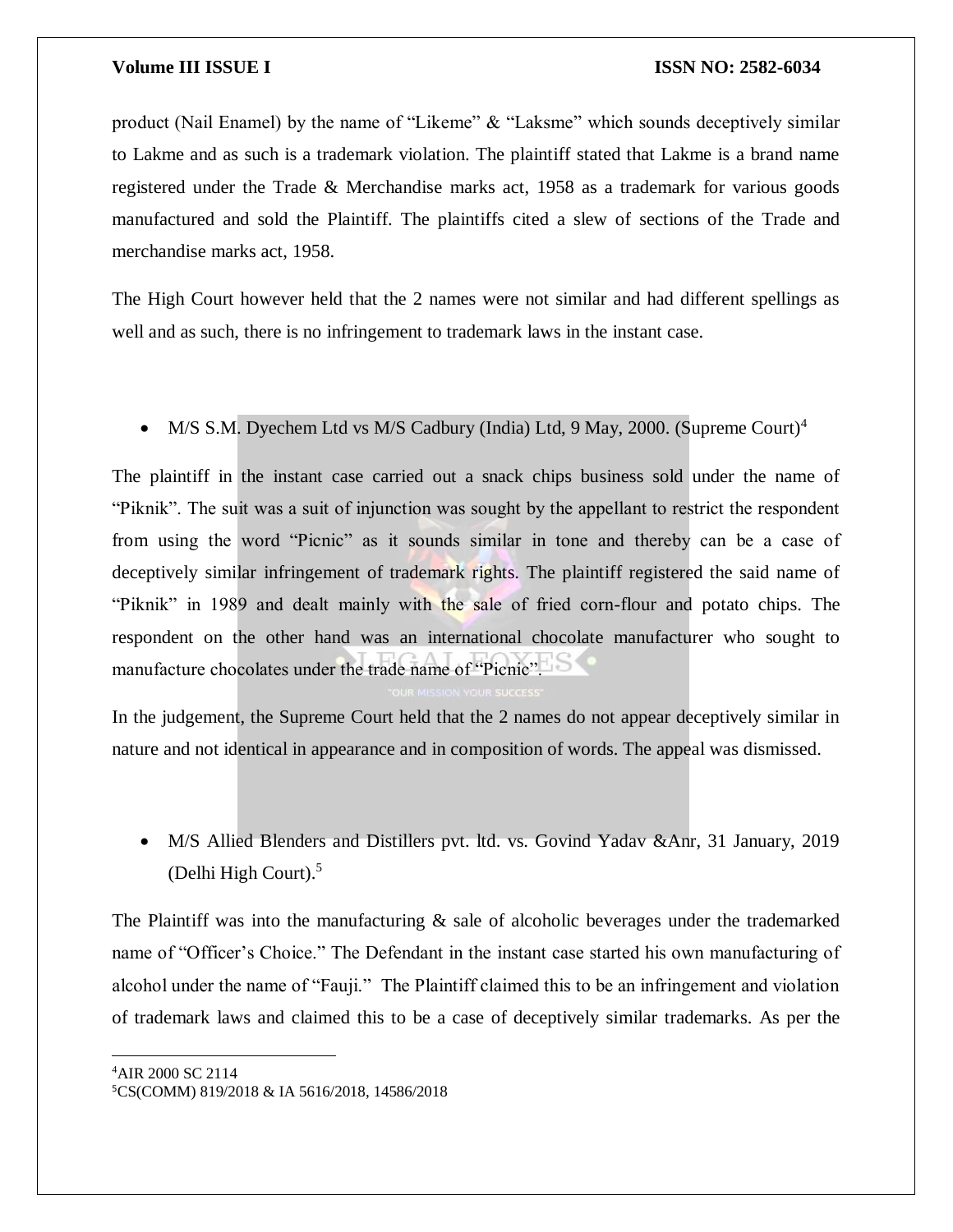plaintiffs claim, this similarity arises from the idea of the word and the flaws in translation. The word "Fauji" is the Hindi word for a soldier. There was also a claim that the packaging of the 2 alcoholic beverages was also similar and the bottles both looked similar in appearance.The hon'ble court however in this case held that this cannot be seen as a case of deceptively similar trademarks as the words though in different languages may mean the same or have a sense of similarity, that does not amount to trademark violations and as such, there is no infringement of trademark rights.

 K. R. Chinna Krishan Chettier v. Sri Ambal & Co. Madras and anr, 14 April, 1969 (Supreme Court of India).

The Hon'ble Supreme Court in the instant case upheld that if two words are phonetically similar, then irrespective of whether they have a different meaning or not, confusion would be inevitable and unavoidable for the majority of the consumers who are lay persons and as such may not necessarily know the distinction in the meaning of the two words. The words in question in the case were the words "Ambal" & "Andal". The case was taken before the hon'ble High Court of Madras. The hon'ble Justice Jagadishan J of the Madras High Court held the following -*"The words, Ambal and Andal, have such great phonetic similarity that they are undistinguishable having the same sound and pronunciation. In whatever way they are uttered or spoken, slowly or quickly perfectly or imperfectly, meticulously or carelessly and whoever utters them, a foreigner or a native of India, wherever they are uttered in the noisy market place or in a calm and secluded area, over the phone or in person, the danger of confusion between the two phonetically allied names is imminent -and unavoidable."*<sup>6</sup>

After due consideration, the Supreme Court held that there is a close affinity of sound between the words "Ambal" & "Andal" and as such was a case of deceptively similar trademarks.

6 (1969) 2 SCC 131

 $\overline{\phantom{a}}$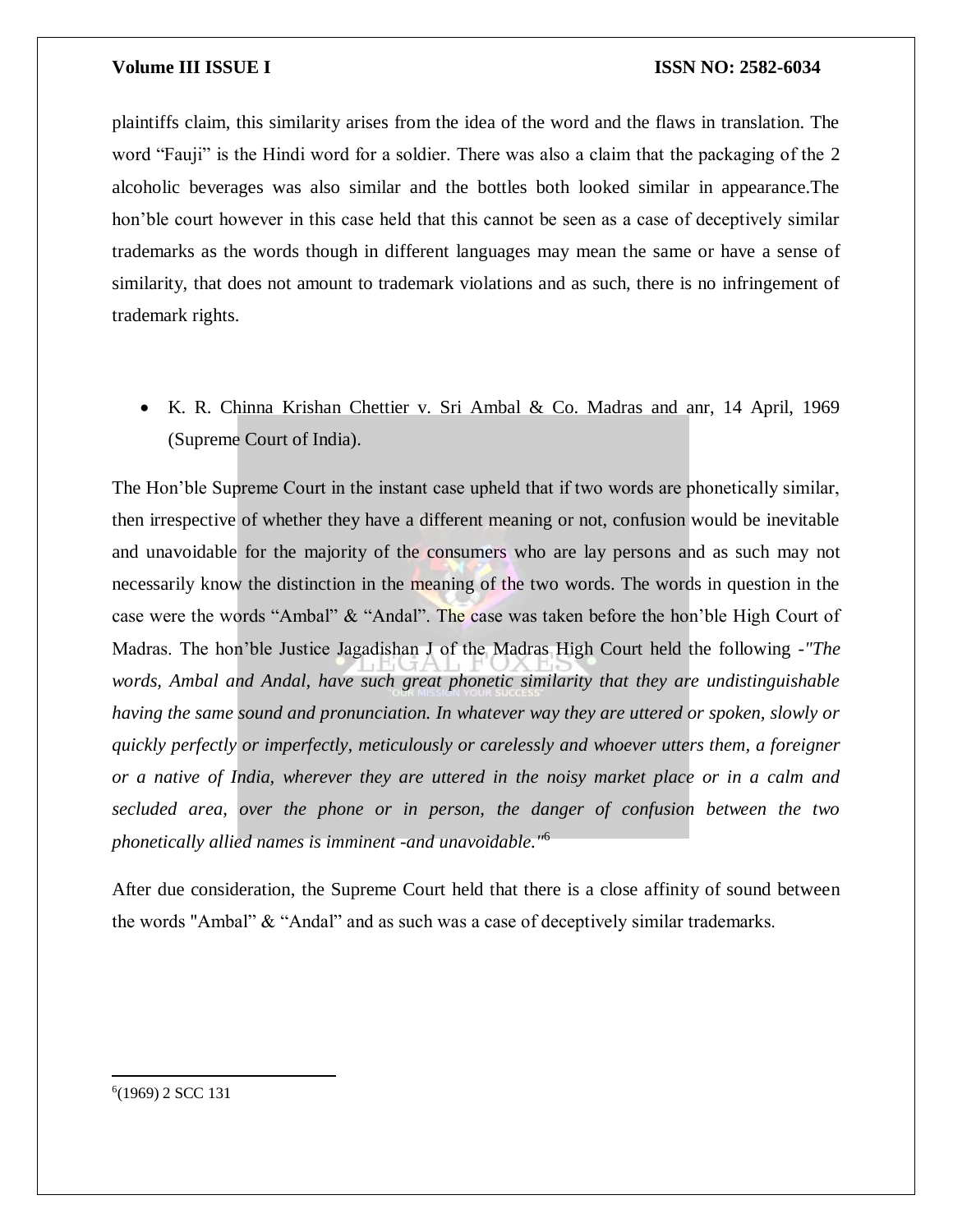Cadila Healthcare Limited vs Cadila Pharmaceuticals Limited, 26 March, 2001 (Supreme  $Count<sup>7</sup>$ 

This was a landmark case on trademark laws because the hon'ble Supreme Court in this case laid down some rules and guidelines for adjudication of matters that dealt with disputes on deceptively similar trademarks. The instant case, the successors to the Cadila pharmaceutical group had a dispute with regards to the name of a drug they manufactured. The plaintiffs sold a drug by the name of "Falcigo" while the defendants sold the same drug under the name of "Falcitab". The drug was an anti-parasitic drug used to fight Malaria. The Contention raised was that the similarly sounding name would cause confusion among the general public. The court observed that the diversified and sophisticated population of a country like India can cause confusions when it comes to names especially when in the case of medical drugs and as such, all aspects that can lead to confusion being caused must be effectively prevented. The hon'ble Courtheld that more precaution and care is necessary in cases of medical products and as such, because of the phonetic similarity of the two names found it to be a case of deceptively similar trademarks.

### The Concept of Dilution -

The concept of dilution is normally observed in the world of Trademarking. Dilution allows the registered legal owner of a Trademark to bar or prevent anyone else from using the trademark in a way that may reduce or affect the uniqueness of the Trademark. In most cases, the concept of dilution is applicable in the case of very famous and recognizable trademarks, as there are always more prone to attract lookalikes and copies. What is also normally seen is that the replicated trademark in most cases is used to carry out a business or field of work that is very different from the business the true trademark owner carries out. The final intention to engage in the said process is to create confusion and deception or to guise an incorrect notion to the average consumer that the owner of the famous trademark they all know and recognize has commenced

LEGAL FOXES .

 $\overline{a}$ 72001 AIR (SC) 1952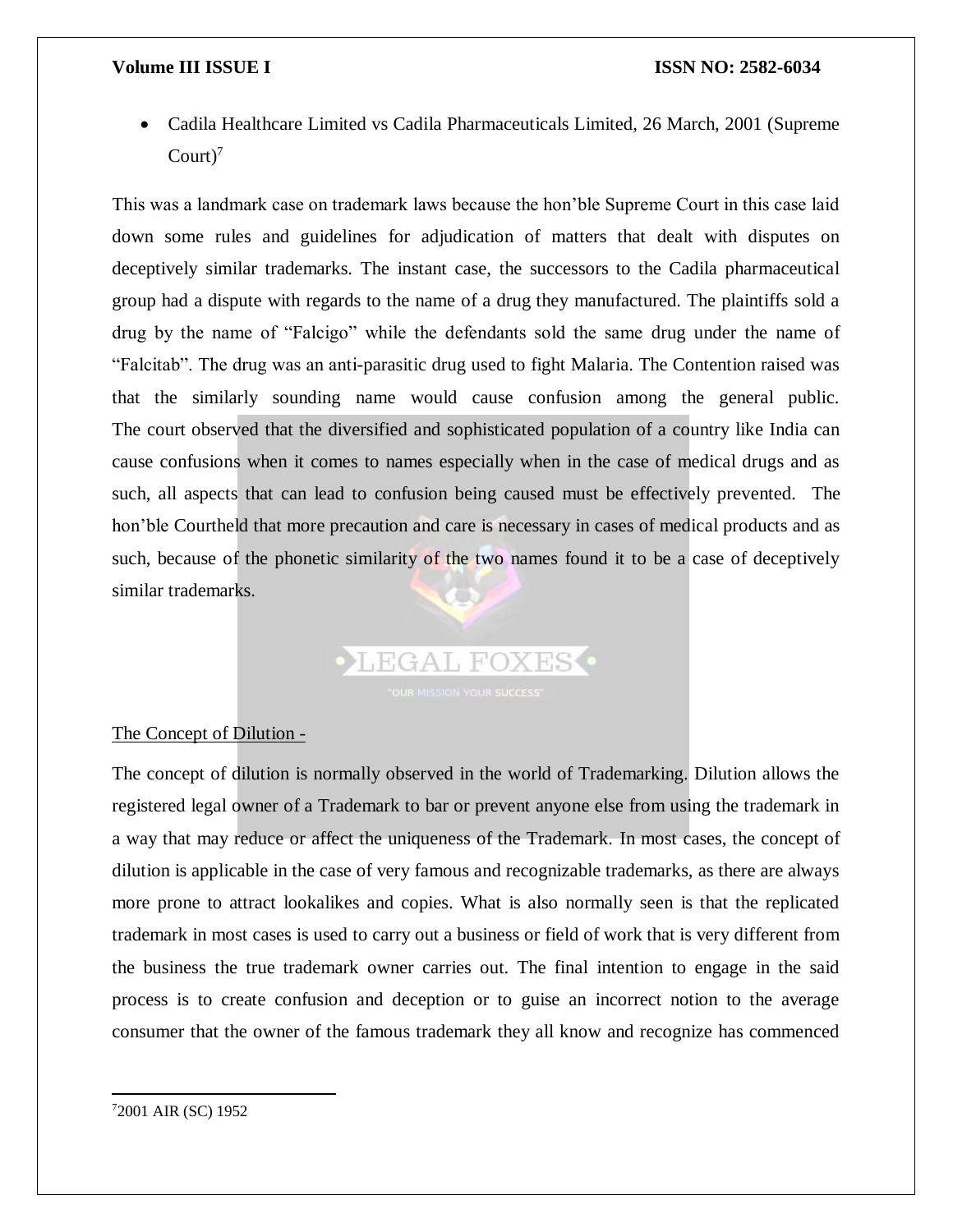business in a new field of work, thereby aimed at tricking the loyal customers into purchasing the goods/services of the unauthorized trademark holder.

Indian trademark laws have recognized "Dilution" as a legal infringement of trademark rights and as such, there are provisions within the Trademark act, 1999 to prevent the same.

Section 29(4) of the Trademarks act, 1999 defines Dilution of Trademarks. The definition takes into consideration whether the 2 trademarks are identical? Whether they're used in different goods/services? Whether the use amounts to unfair advantagesand maybe detrimental to the legal registered owner? And finally, whether the registered trademark is a popular and recognized one that has a reputation and its unauthorized use is detrimental to the true legal owner?<sup>8</sup>

The above given factors were decided by the Court in the famous ITC case, ITC ltd. vs. Philips Morris Products SA & others 2010.<sup>9</sup>

There are some commonly seen methods/forms of trademark dilution –

- Blurring happens when the reputed/recognized brands registered trademark is made to appear as if it is associated with the business (product/service) that the unauthorized copy is engaged with.  $\bullet$  THE GAL FOX ES  $\bullet$
- Tarnishing happens when the registered and reputed trademark is made to associate with the unauthorized copy in such a way that it harms the reputation and standard of the registered trademarks owner & business because it is made to appear as associated with a lower quality/inferior quality product/service.
- Freeriding this type of trademark dilution is recognized by the European Union (EU) as an unfair method through which a reputed trademark is made to appear as being associated with the copy trademarks product/service to confuse and thereby gain on the customer and sales mileage the reputed trademark brand has.

Trademark dilution however is not absolute in any sense and there are a few exceptions to the same where concept of dilution is not applicable -

<sup>8</sup>AIR 1994 Delhi 239, 1994 RLR 79 - Daimler Benz Aktiegessellschaft & Anr. v. Hybo Hindustan

<sup>&</sup>lt;sup>9</sup>(42) PTC 572 (Del).